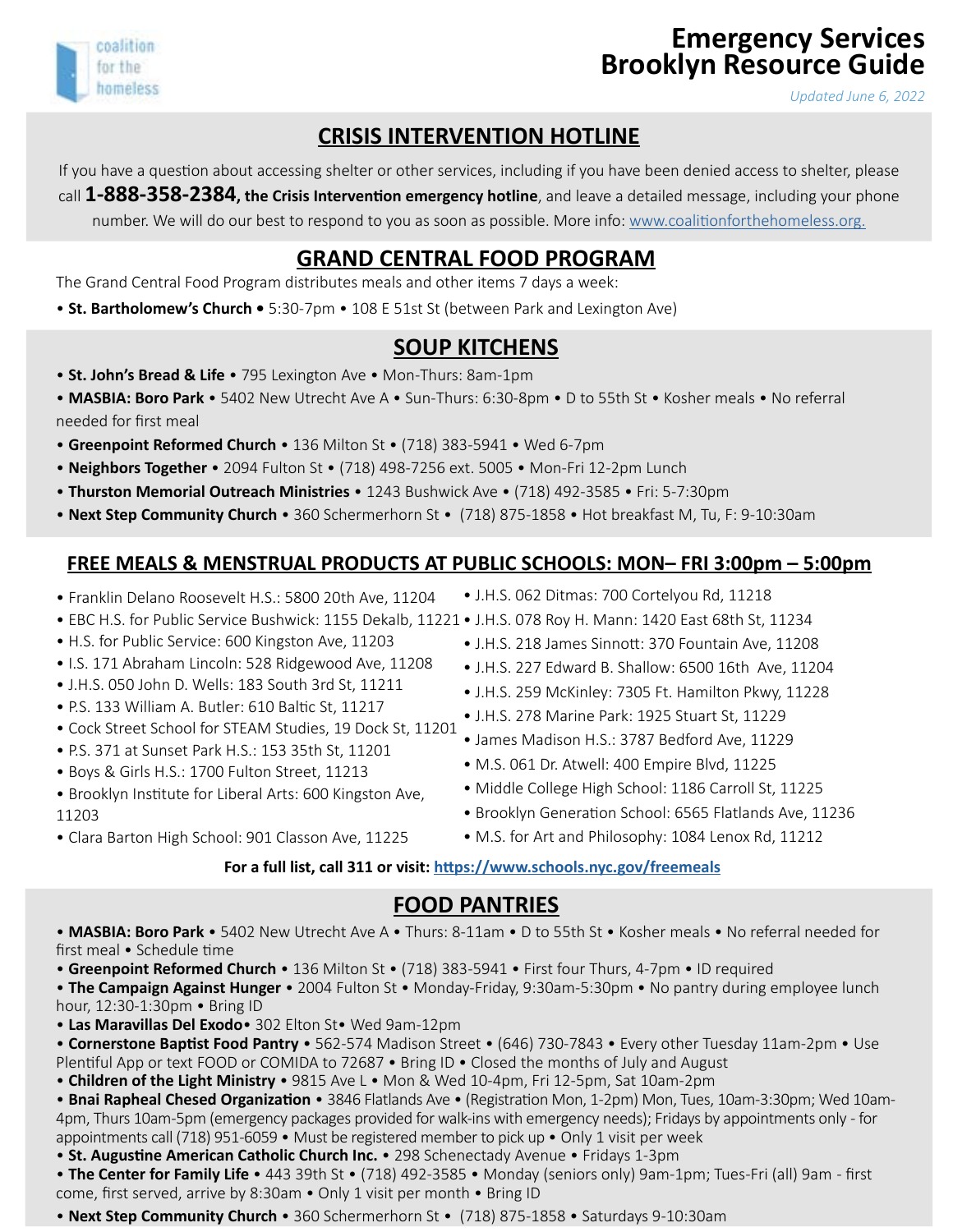# **PUBLIC TOILETS/SHOWERS**

# **TOILETS**

• **St. Bart's Church:** Entrance on 51st St between Park and Lexington • Mon-Sun: 1:30-6:30pm

# **CLOTHING:**

- **Bowery Mission:** 227 Bowery Tues & Wed: 8am
- **All Angels Clothing**: 251 West 80th St Tues & Thurs: 8am-12pm

• **St. Luke's Community Closet:** 485 Hudson St. • Saturdays 3-4pm

## **SHOWERS**

• **All Angels Church**: 80th/Broadway • Tues & Thurs • 8am-2pm • First come, first served

• **Bowery Mission:** 227 Bowery • Registration 6:45am • Mon-Fri (men only) 9:30am-12pm, Thurs (women only) 9:30am-12pm

• **Next Step Community Church** • 360 Schermerhorn St, Brooklyn • Tues: 10am-12pm (Men and Women) • Clothes/toiletries available

• **POTS** • 2759 Webster Ave, Bronx • Mon-Fri.: 8am-11am • Toiletries and socks also available

#### • **NY Common Pantry** • 8 East 109th St • Showers and laundry Mon, Weds, Thurs, Fri 9:30am-1pm, sign up by 10:30am; haircuts Thurs, sign up by 10am

# **LEGAL SERVICES**

•**POTS - Part of the Solution Legal Clinic**: 2759 Webster Ave, Bronx • Clients seeking assistance may contact the legal clinic directly to schedule a phone meeting at 718-220-4892, ext. 101 and leave a message or email legalclinic@potsbronx.org • **Legal Aid's Access to Benefits (A2B) Helpline:** 888-663-6880 •M-F: 10:00am-3:00pm

# **DROP-IN CENTERS**

### **ADULTS**

• **The Gathering Place** • 2402 Atlantic Ave • (718) 385-8726 • Open 24 hours • A to Broadway Junction, L to Atlantic Ave • Men & Women • Still open, limited beds

#### **YOUTH**

• **SCO Family of Services** • 774 Rockaway Avenue • (718) 685-3850 • Daily 7am-11pm • Overnight services suspended • Men & Women • Essential Services only

# **SHELTERS**

## **SINGLE ADULT MEN**

• **30th Street Men's Shelter** • 400-430 E 30th St • (212) 481-0771 • Intake open 24 hours • 6 to 28th St • Men Only **SINGLE ADULT WOMEN**

• **Brooklyn Women's Shelter** • 116 Williams Ave • (718) 483-7700 •Intake open 24 hours • C to Liberty Ave

#### **ADULT COUPLES / FAMILIES WITHOUT MINOR CHILDREN**

• **Adult Family Intake Center (AFIC)** • 400-430 E 30th St (at 29th St & 1st Ave) • (212) 481-4704 • Open 24 hours • 6 to 28th St • Application office for adult couples WITHOUT minor children

## **FAMILIES WITH CHILDREN**

• **PATH** • 151 E 151st (Bronx) • (917) 521-3900 • Open 24 hours • 2/4 to 149th St/Grand Concourse • Must be a family with children under 21 years old or a pregnant family

# **HEALTH CENTERS**

• **St. John's Health Center** • 795 Lexington Ave, Brooklyn • 347-294-2412 • RN on site Wed & Thurs: 8am-12pm • Telemedicine available

- **Housing Works-Dtwn BK** Willoughby St., Brooklyn 718-277-0386 Primary care and psych services available
- • **Housing Works-East NY** 2640 Pitkin Ave., Brooklyn 718-277-0386 Primary care and psych services available

• **Cadman Family Health Center** • 300 Cadman Plaza West, 17th Floor • 844-434-2778 • Call before • Primary care and psych services available

• **NYC Well** (888) NYC-WELL

#### • **Suicide Hotline** (800) 273-8255

- **SAMHSA's Disaster Distress Helpline** (800) 985-5990
- **EMERGENCY NUMBERS** • **Alcoholics Anonymous** (212) 647-1680
	- **Safe Horizon Crime Victim Hotline** (212) 577-7777
	- **Domestic Violence Hotline** (800) 621-4673